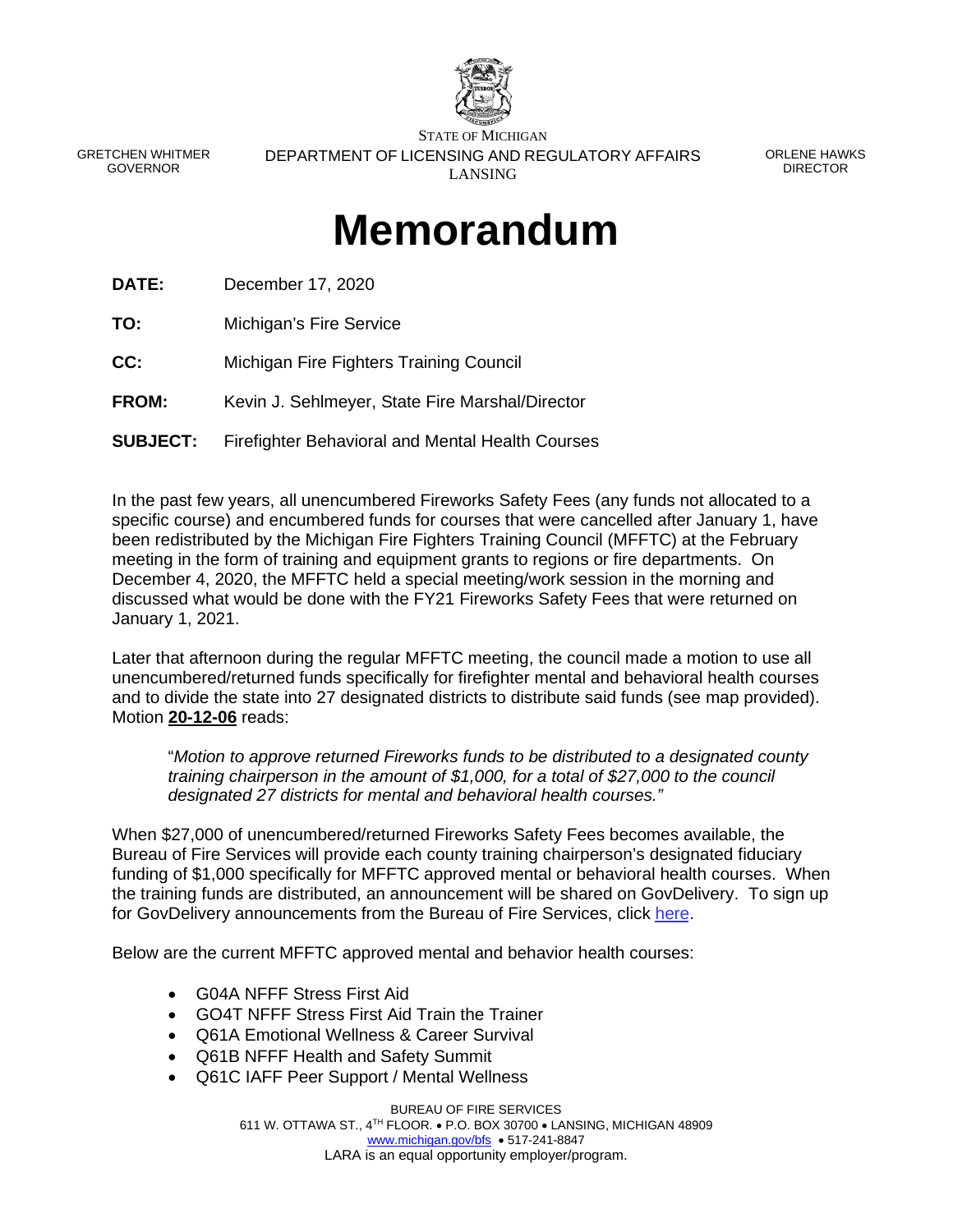- Q61H Preventing Fire Fighter & First Responder Suicide Summit
- Q61J HAYO (Hey Are You OK)
- Q61K Leadership and Resiliency
- Q61 L CISM-Group Crisis and Individual Peer Support

Any additional training or courses must be submitted on a ["Q" Course Application \(Form BFS-](https://www.michigan.gov/documents/lara/BFS-201_Q-Course_Application_Form_Rev._10-21-2020_706248_7.pdf)[201\)](https://www.michigan.gov/documents/lara/BFS-201_Q-Course_Application_Form_Rev._10-21-2020_706248_7.pdf) to LARA-BFS-SMOKE@michigan.gov, two weeks prior to the next scheduled MFFTC meeting for consideration. If adopted by a motion at a MFFTC meeting the new "Q" Course will be added to the mental and behavior health approved course list.

If you have any questions, please contact:

**Dan Hammerberg Region 1 Coordinator**  Phone: 906-399-4399 Email[: hammerbergd@michigan.gov](mailto:hammerbergd@michigan.gov)

**Attachment:** Mental and Behavioral Health Regional Map